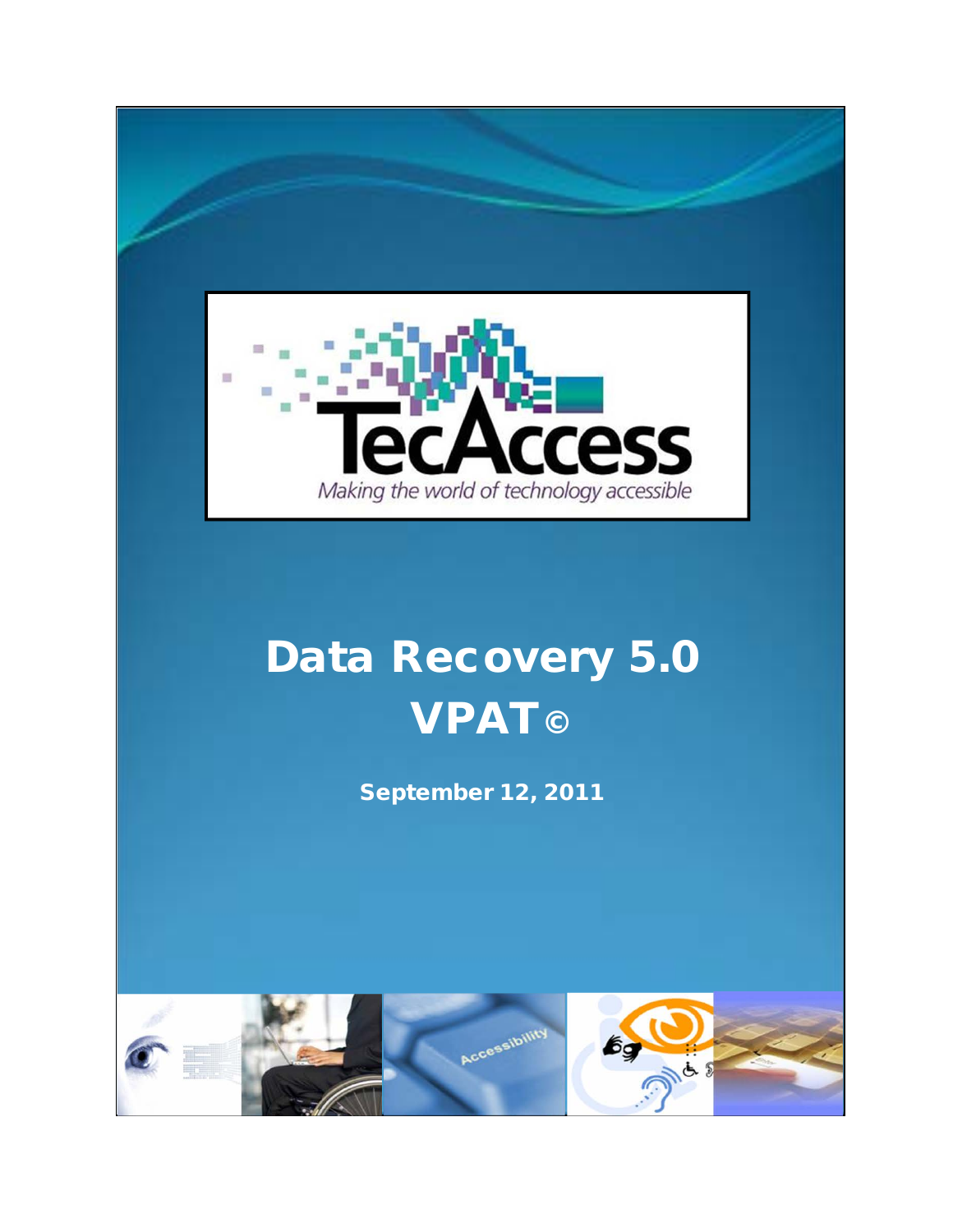

# **VPAT©**

Since the VPAT must be comprehensive, all Section 508 issues on all pages must be corrected to sustain compliance.

| <b>Summary of Voluntary Product Accessibility Template</b>            |                                           |                                                                  |
|-----------------------------------------------------------------------|-------------------------------------------|------------------------------------------------------------------|
| <b>Criteria</b>                                                       | <b>Supporting Features</b>                | <b>Remarks &amp; Explanations</b>                                |
| Section 1194.21 Software<br>Applications and Operating<br>Systems     | <b>Supports with</b><br><b>Exceptions</b> | Please refer to the 1194.21 section<br>for details.              |
| Section 1194.22 Web-based<br>Internet Information and<br>Applications | Not Applicable                            |                                                                  |
| Section 1194.23<br><b>Telecommunications Products</b>                 | Not Applicable                            |                                                                  |
| Section 1194.24 Video and<br><b>Multimedia Products</b>               | Not Applicable                            |                                                                  |
| Section 1194.25 Self-<br>contained, Closed Products                   | Not Applicable                            |                                                                  |
| Section 1194.26 Desktop and<br><b>Portable Computers</b>              | Not Applicable                            |                                                                  |
| Section 1194.31 Functional<br>Performance Criteria                    | <b>Supports</b>                           | Please refer to the 1194.21 and<br>1194.31 sections for details. |
| Section 1194.41 Information,<br>Documentation and Support             | <b>Supports</b>                           | Please refer to the 1194.41 section<br>for details.              |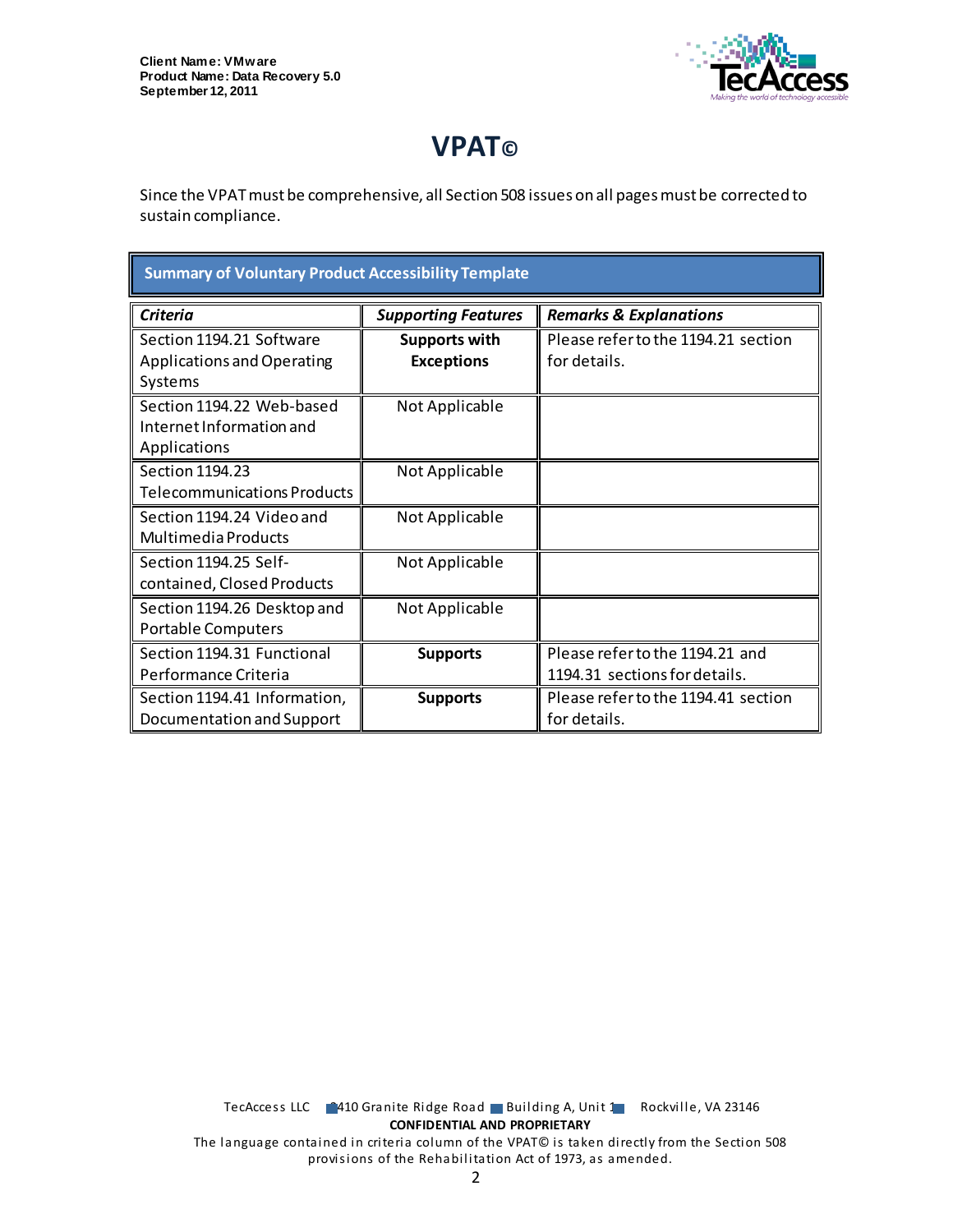

## **Table 1: Supporting Features (Second Column on VPAT) Supporting Features (Second Column on VPAT)**

| Supports                                                            | Use this language when you determine the product<br>fully meets the letter and intent of the Criteria.                                                                                                                                                                                                                                              |
|---------------------------------------------------------------------|-----------------------------------------------------------------------------------------------------------------------------------------------------------------------------------------------------------------------------------------------------------------------------------------------------------------------------------------------------|
| Supports with Exceptions                                            | Use this language when you determine the product<br>does not fully meet the letter and intent of the<br>Criteria, but provides some level of access relative to<br>the Criteria.                                                                                                                                                                    |
| Supports through Equivalent<br>Facilitation                         | Use this language when you have identified an<br>alternate way to meet the intent of the Criteria or<br>when the product does not fully meet the intent of<br>the Criteria.                                                                                                                                                                         |
| Supports when Combined with<br>Compatible AT                        | Use this language when you determine the product<br>fully meets the letter and intent of the Criteria when<br>used in combination with Compatible Assistive<br>Technology ("AT"). For example, many software<br>programs can provide speech output when combined<br>with a compatible screen reader (commonly used AT<br>for people who are blind). |
| Does Not Support                                                    | Use this language when you determine the product<br>does not meet the letter or intent of the Criteria.                                                                                                                                                                                                                                             |
| Not Applicable                                                      | Use this language when you determine the Criteria<br>does not apply to the specific product.                                                                                                                                                                                                                                                        |
| Not Applicable - Fundamental<br><b>Alteration Exception Applies</b> | language when you determine a<br>Use<br>this<br>Fundamental Alteration of the product would be<br>required to meet the Criteria (see the access board's<br>standards for the definition of "fundamental<br>alteration").                                                                                                                            |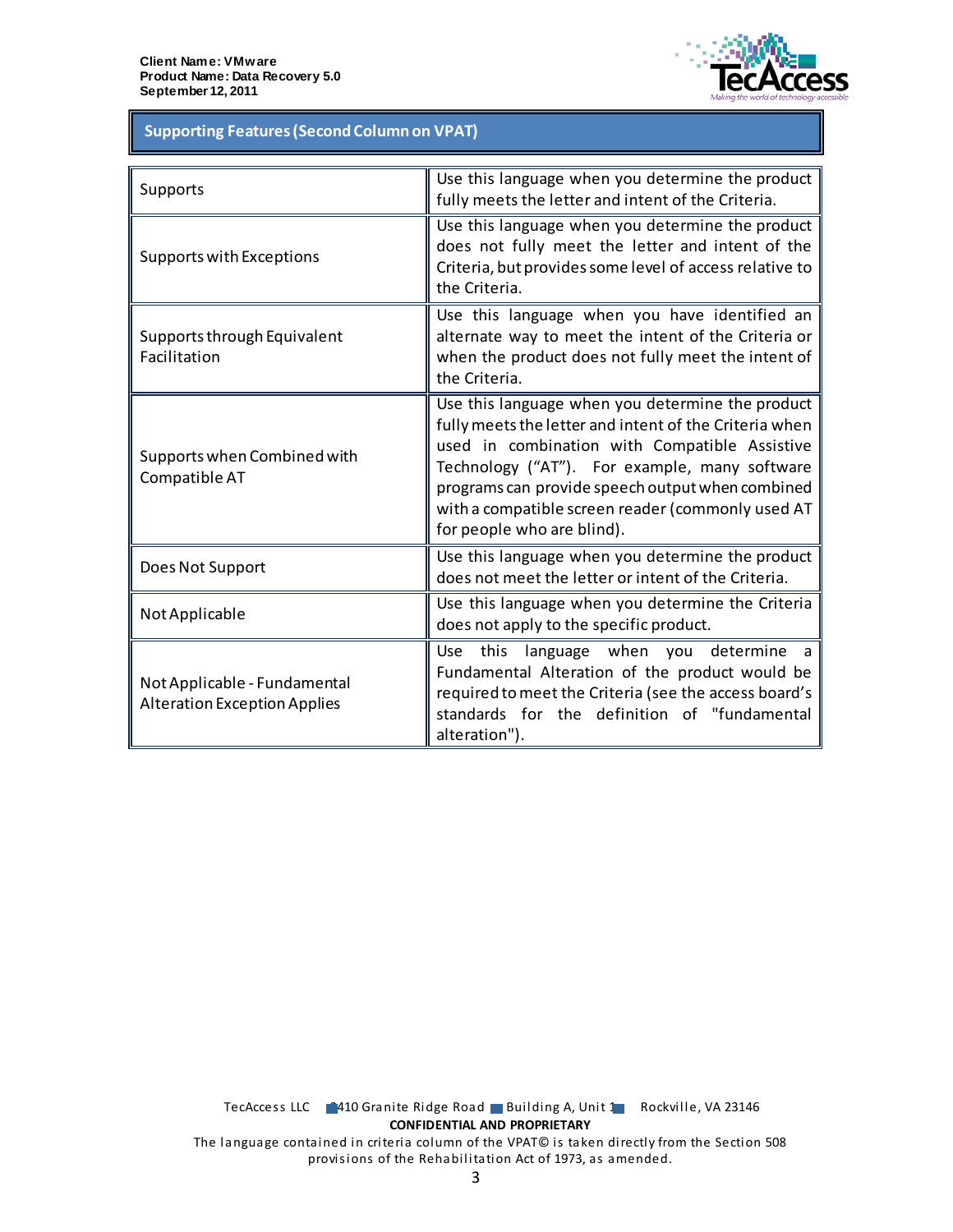

#### **1194.21 Software Applications and Operating Systems 1194.21 Software Applications and Operating Systems**

| <b>Criteria</b>                                                                                                                                                                                                                                                                                                                                                                                                                                                                                                                                                                                   | <b>Supporting</b><br><b>Features</b> | <b>Remarks &amp; Explanations</b>                                                                                                                                                                                                                                                            |
|---------------------------------------------------------------------------------------------------------------------------------------------------------------------------------------------------------------------------------------------------------------------------------------------------------------------------------------------------------------------------------------------------------------------------------------------------------------------------------------------------------------------------------------------------------------------------------------------------|--------------------------------------|----------------------------------------------------------------------------------------------------------------------------------------------------------------------------------------------------------------------------------------------------------------------------------------------|
| (a) When software is designed to run<br>on a system that has a keyboard,<br>product functions shall be executable<br>from a keyboard where the function<br>itself or the result of performing a<br>function can be discerned textually.                                                                                                                                                                                                                                                                                                                                                           | Supports                             | The Windows-based GUI accessed<br>through the VMware vSphere client<br>5.0 allows for an increased amount of<br>keyboard accessibility. Buttons in the<br>main interface can be reached via the<br>Tab key, menus can be activated and<br>chosen, and items can be used via the<br>keyboard. |
| (b) Applications shall not disrupt or<br>disable activated features of other<br>products that are identified as<br>accessibility features, where those<br>features are developed and<br>documented according to industry<br>standards. Applications also shall not<br>disrupt or disable activated features of<br>any operating system that are<br>identified as accessibility features<br>where the application programming<br>interface for those accessibility features<br>has been documented by the<br>manufacturer of the operating system<br>and is available to the product<br>developer. | Supports                             | Virtual Infrastructure Data Recovery<br>does not interrupt or disable assistive<br>technology (AT) features.                                                                                                                                                                                 |
| (c) A well-defined on-screen dictation<br>of the current focus shall be provided<br>that moves among interactive interface<br>elements as the input focus changes.<br>The focus shall be programmatically<br>exposed so that Assistive Technology<br>can track focus and focus changes.                                                                                                                                                                                                                                                                                                           | Supports                             | AT can track focus changes and<br>determine what interactive interface<br>element has the current focus. Focus<br>can also be tracked visually in many<br>cases.                                                                                                                             |
| (d) Sufficient information about a user<br>interface element including the<br>identity, operation and state of the<br>element shall be available to Assistive<br>Technology. When an image represents<br>a program element, the information<br>conveyed by the image must also be<br>available in text.                                                                                                                                                                                                                                                                                           | Supports                             | Controls have sufficient information<br>for identifying them including name,<br>role, state and value information<br>provided through Microsoft Active<br>Accessibility (MSAA).                                                                                                              |

The language contained in criteria column of the VPAT© is taken directly from the Section 508 provisions of the Rehabilitation Act of 1973, as amended.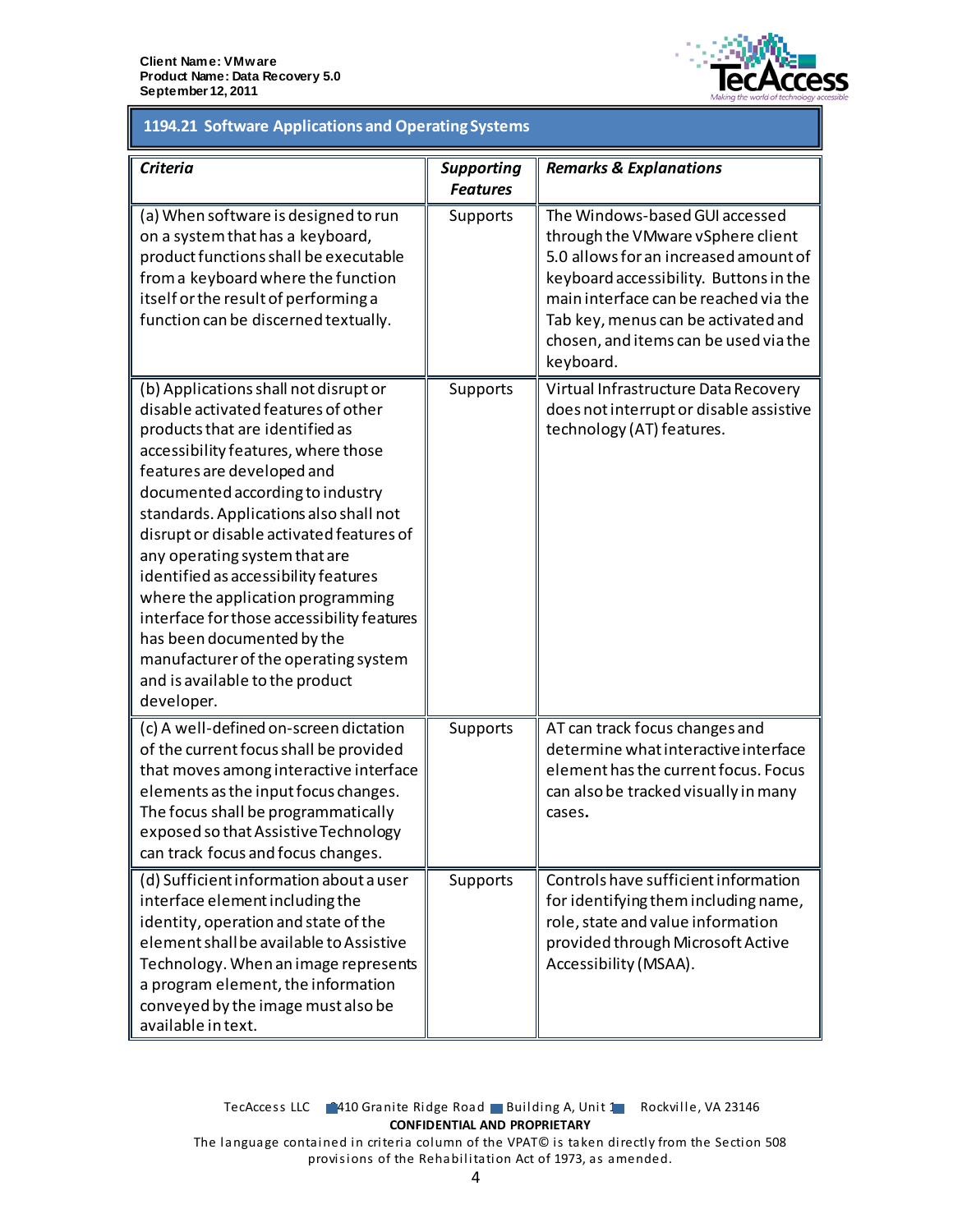

#### **1194.21 Software Applications and Operating Systems, continued 1194.21 Software Applications and Operating Systems, continued**

| <b>Criteria</b>                                                                                                                                                                                                                           | <b>Supporting</b><br><b>Features</b> | <b>Remarks &amp; Explanations</b>                                                                                                          |
|-------------------------------------------------------------------------------------------------------------------------------------------------------------------------------------------------------------------------------------------|--------------------------------------|--------------------------------------------------------------------------------------------------------------------------------------------|
| (e) When bitmap images are used to<br>identify controls, status indicators, or<br>other programmatic elements, the<br>meaning assigned to those images shall<br>be consistent throughout an<br>application's performance.                 | Supports                             | Image meaning is consistent.                                                                                                               |
| (f) Textual information shall be<br>provided through operating system<br>functions for displaying text. The<br>minimum information that shall be<br>made available is text content, text<br>input caret location, and text<br>attributes. | Supports                             | Text is available through the<br>operating system and AT can read it.                                                                      |
| (g) Applications shall not override user<br>selected contrast and color selections<br>and other individual display attributes.                                                                                                            | Supports<br>with<br>Exceptions       | Data Recovery does honor or extend<br>all Windows high contrast, but not<br>large font settings.<br>Fonts can be enlarged with AT.         |
| (h) When animation is displayed, the<br>information shall be displayable in at<br>least one non-animated presentation<br>mode at the option of the user.                                                                                  | <b>Not</b><br>Applicable             | Animation is not used.                                                                                                                     |
| (i) Color coding shall not be used as the<br>only means of conveying information,<br>indicating an action, prompting a<br>response, or distinguishing a visual<br>element.                                                                | Supports                             | Color is not used as the sole means of<br>conveying important information.                                                                 |
| (j) When a product permits a user to<br>adjust color and contrast settings, a<br>variety of color selections capable of<br>producing a range of contrast levels<br>shall be provided.                                                     | <b>Not</b><br>Applicable             | The Windows-based GUI accessed<br>through the VMWare vSphere client<br>5.0 does not permit a user to adjust<br>color or contrast settings. |
| (k) Software shall not use flashing or<br>blinking text, objects, or other<br>elements having a flash or blink<br>frequency greater than 2 Hz and lower<br>than 55 Hz.                                                                    | Supports                             | Blinking and flashing do not occur in<br>the prohibited range.                                                                             |

TecAccess LLC 2410 Granite Ridge Road Building A, Unit 1 Rockville, VA 23146 **CONFIDENTIAL AND PROPRIETARY**

The language contained in criteria column of the VPAT© is taken directly from the Section 508 provisions of the Rehabilitation Act of 1973, as amended.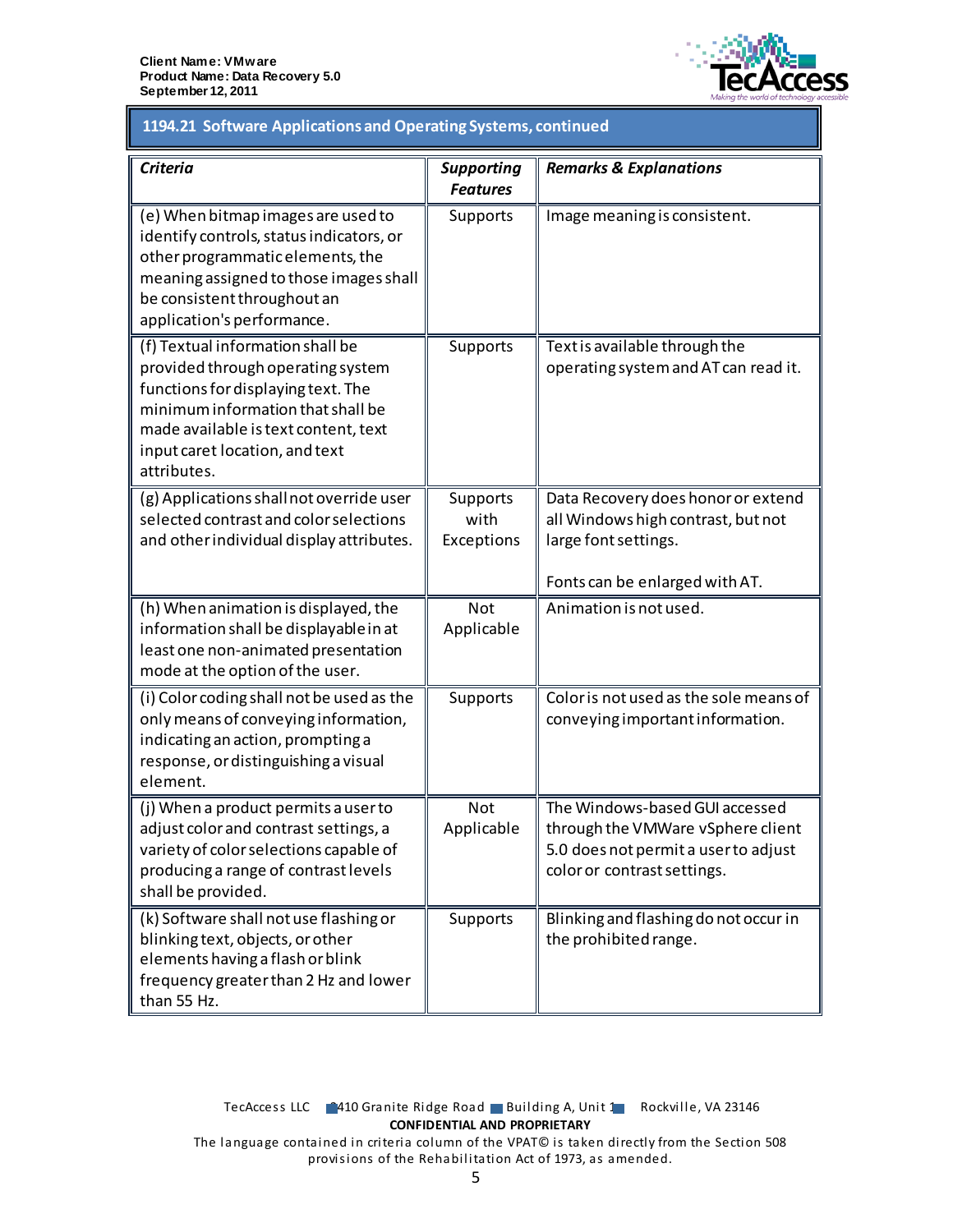

#### **1194.21 Software Applications and Operating Systems, continued 1194.21 Software Applications and Operating Systems, continued**

| Criteria                                                                                                                                                                                                                                                         | <b>Supporting</b><br><b>Features</b> | <b>Remarks &amp; Explanations</b>                                                                                                                                               |
|------------------------------------------------------------------------------------------------------------------------------------------------------------------------------------------------------------------------------------------------------------------|--------------------------------------|---------------------------------------------------------------------------------------------------------------------------------------------------------------------------------|
| (I) When electronic forms are used, the<br>form shall allow people using Assistive<br>Technology to access the information,<br>field elements, and functionality<br>required for completion and<br>submission of the form, including all<br>directions and cues. | Supports                             | Controls have sufficient information<br>for identifying them including name,<br>role, state and value information<br>provided through Microsoft Active<br>Accessibility (MSAA). |

TecAccess LLC 2410 Granite Ridge Road Building A, Unit 1 Rockville, VA 23146 **CONFIDENTIAL AND PROPRIETARY** The language contained in criteria column of the VPAT© is taken directly from the Section 508 provisions of the Rehabilitation Act of 1973, as amended.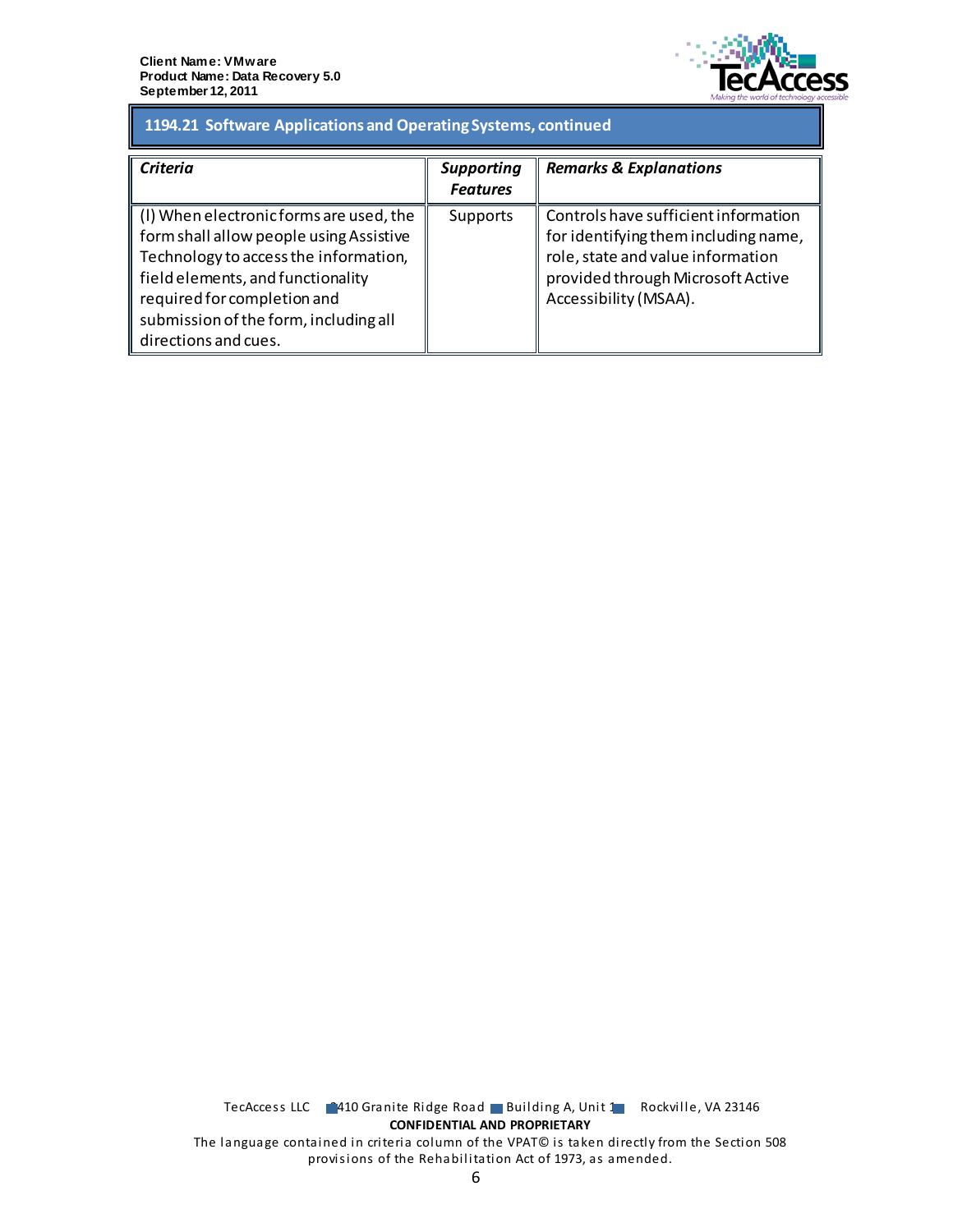

## **Table 2: 1194.31 Functional Performance Criteria 1194.31 Functional Performance Criteria**

| <b>Criteria</b>                                                                                                                                                                                                                                                                                                                  | <b>Supporting</b><br><b>Features</b> | <b>Remarks &amp; Explanations</b>                                                                                                                      |
|----------------------------------------------------------------------------------------------------------------------------------------------------------------------------------------------------------------------------------------------------------------------------------------------------------------------------------|--------------------------------------|--------------------------------------------------------------------------------------------------------------------------------------------------------|
| (a) At least one mode of operation and<br>information retrieval that does not require<br>user vision shall be provided, or support for<br>assistive technology used by people who<br>are blind or visually impaired shall be<br>provided.                                                                                        | Supports                             | Virtual Infrastructure - Data<br>Recovery appears to have full<br>support for screen reader AT.<br>Please refer to the 1194.21 section<br>for details. |
| (b) At least one mode of operation and<br>information retrieval that does not require<br>visual acuity greater than 20/70 shall be<br>provided in audio and enlarged print output<br>working together or independently, or<br>support for assistive technology used by<br>people who are visually impaired shall be<br>provided. | Supports                             | Screen magnifiers do work with<br>Virtual Infrastructure - Data<br>Recovery.<br>Please refer to the 1194.21 section<br>for details.                    |
| (c) At least one mode of operation and<br>information retrieval that does not require<br>user hearing shall be provided, or support<br>for assistive technology used by people who<br>are deaf or hard of hearing shall be<br>provided.                                                                                          | Supports                             | Hearing is not required.                                                                                                                               |
| (d) Where audio information is important<br>for the use of a product, at least one mode<br>of operation and information retrieval shall<br>be provided in an enhanced auditory<br>fashion, or support for assistive hearing<br>devices shall be provided.                                                                        | <b>Not</b><br>Applicable             | Audio is not present.                                                                                                                                  |
| (e) At least one mode of operation and<br>information retrieval that does not require<br>user speech shall be provided, or support<br>for assistive technology used by people with<br>disabilities shall be provided.                                                                                                            | Supports                             | User speech is not required.                                                                                                                           |
| (f) At least one mode of operation and<br>information retrieval that does not require<br>fine motor control or simultaneous actions<br>and that is operable with limited reach and<br>strength shall be provided.                                                                                                                | Supports                             | Please refer to the 1194.21 section<br>for details.                                                                                                    |

TecAccess LLC 2410 Granite Ridge Road Building A, Unit 1 Rockville, VA 23146 **CONFIDENTIAL AND PROPRIETARY**

The language contained in criteria column of the VPAT© is taken directly from the Section 508 provisions of the Rehabilitation Act of 1973, as amended.